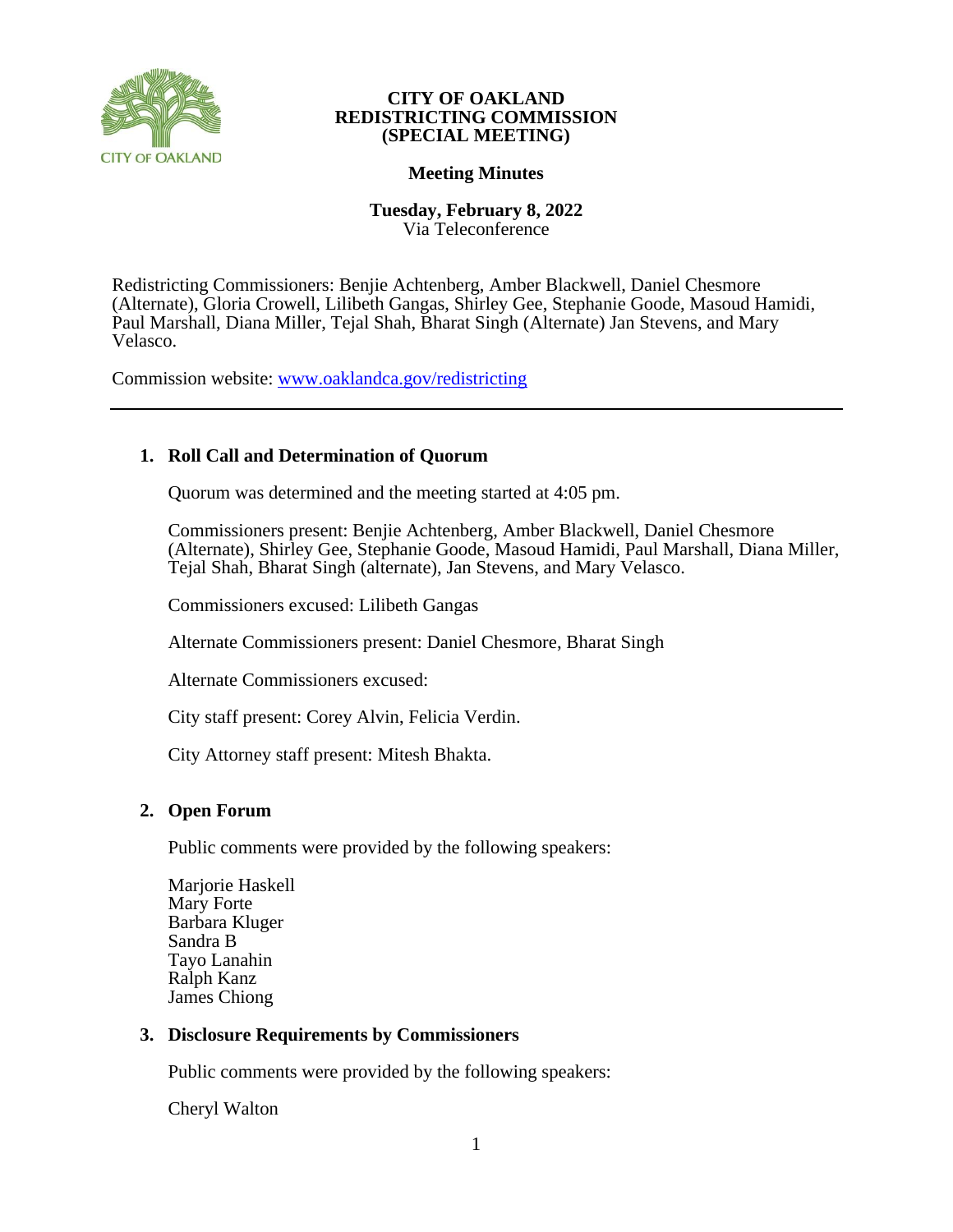#### **CITY OF OAKLAND REDISTRICTING COMMISSION (SPECIAL MEETING)**

### **Meeting Minutes (Continued)**

**Tuesday February 8, 2022** Via Teleconference

Gwen Knighton Ralph Kanz Iris Merriouns

#### **4. Fill Commissioner Vacancy**

The Commission voted to replace Commissioner Tracy Richmond-McKnight, who resigned on January 27, 2022, with an Alternate Commissioner. The selected Alternate Commissioner became a voting member of the Commission effective immediately.

Public comments were provided by the following speakers

Ralph Kanz Gwen Knighton Iris Merriouns Kate Reisa Jaffe

A motion was made by Commissioner Gee and seconded by Commissioner Marshall to select alternate Commissioner Chesmore to fill the current Commissioner vacancy. The motion failed with 4 ayes (Gee, Marshall, Miller, Shah) and 6 noes (Achtenberg, Crowell Goode, Hamidi, Stevens, Velasco).

A motion was made by Commissioner Goode and seconded by Commissioner Velasco to select alternate Commissioner Singh to fill the current Commissioner vacancy. The motion passed with 7 ayes (Achtenberg, Blackwell, Crowell, Goode, Miller, Stevens, Velasco), 1 no (Shah) and 3 abstentions (Gee, Hamidi, Marshall)

#### **5. Discussion to Update Rules and Procedure**

The Commissioners discussed a proposed update to the Commission's rules and procedures related to public comment and agenda organization.

Public comments were provided by the following speakers:

Reisa Jaffe Sheryl Walton Ralph Kanz Deleign Thompson Roger Davies Oscar Yassin Iris Merriouns Paulette Johnson Mary Vail